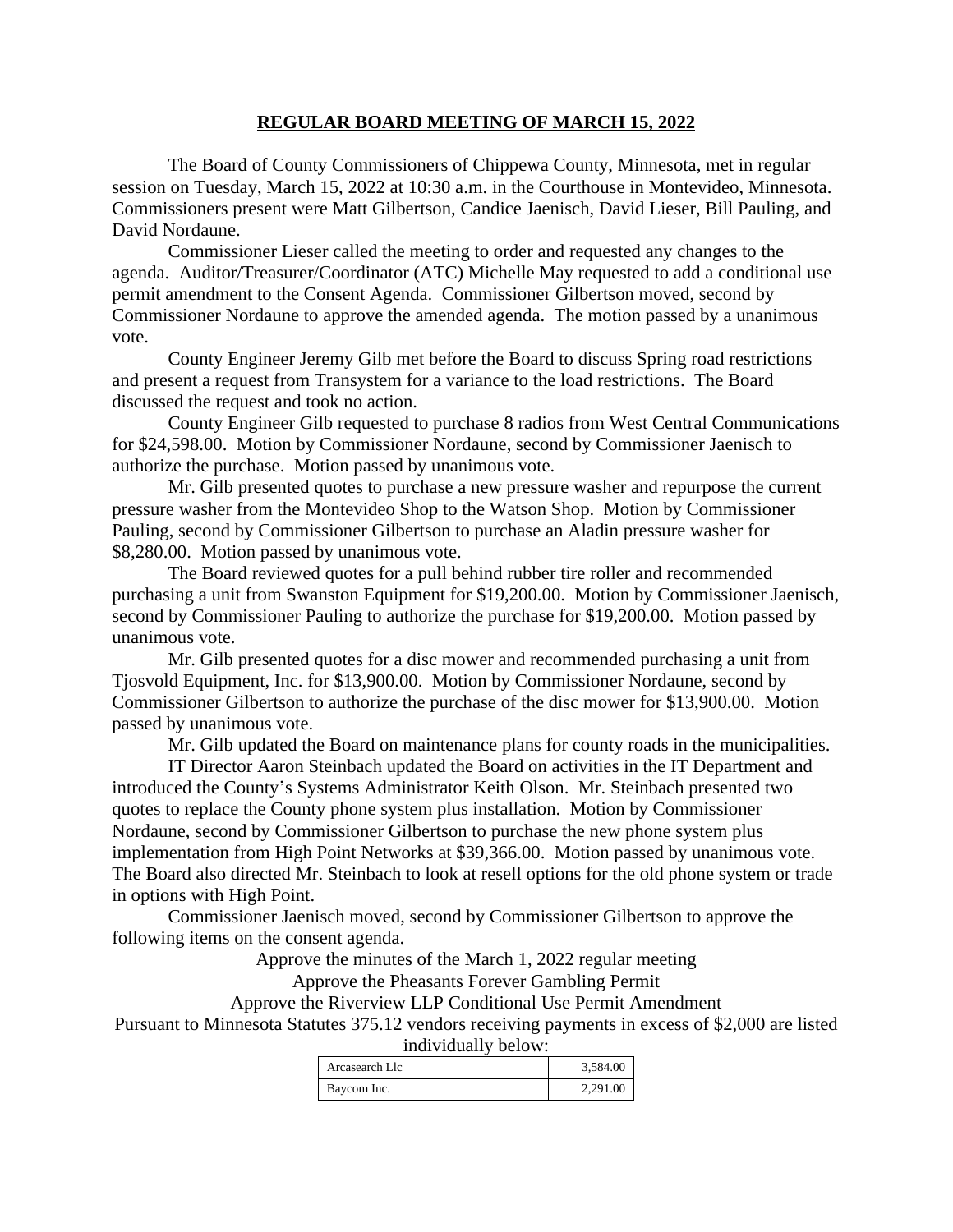| <b>Brookside Senior Living</b>          | 4.374.72     |
|-----------------------------------------|--------------|
| Capital One Trade Credit                | 3,416.00     |
| Cenex                                   | 5,389.79     |
| Chippewa County SWCD                    | 3,077.35     |
| Emergency Services Marketing Corp., Inc | 3,990.00     |
| Erickson Engineering Co. Llc            | 12,744.00    |
| Farmers Coop Oil Company                | 3,637.16     |
| I S Group Inc                           | 7,358.19     |
| Kandiyohi Co Sheriff                    | 3,497.36     |
| Klein McCarthy Architects               | 3,935.82     |
| <b>Mend Correctional Care</b>           | 2,806.02     |
| <b>MSOP</b>                             | 9,625.50     |
| Olsen Plumbing & Heating Inc            | 6,030.45     |
| Pioneerland Library System              | 3,050.18     |
| Pro-West & Assoc Inc                    | 3,485.00     |
| <b>Tostenson Inc.</b>                   | 22,704.05    |
| Tyler Technologies Inc                  | 2,083.00     |
| Widseth Smith Nolting & Assoc           | 7,333.52     |
| Vendor Payments less than 2000          | 18,869.03    |
| <b>Final Total</b>                      | \$133,282.14 |

--------------------------------

Montevideo City Manager Robert Wolfington presented a request from the Airport Commission to work with SEH on the runway indicator light project. This project would require a local match from the City of Montevideo and Chippewa County. Motion by Commissioner Jaenisch, second by Commissioner Pauling to approve the \$2,000 local match for the light project. Motion passed by unanimous vote.

The Board discussed an agreement with SEH to provide engineering and professional services for publicly owned hangar upgrades. Motion by Commissioner Gilbertson, second by Commissioner Nordaune to approve the agreement with SEH. Motion passed by unanimous vote.

The Board and ATC May reviewed several funding requests from area organizations. Motion by Commissioner Nordaune, second by Commissioner Jaenisch to approve a \$1,000.00 contribution for the Art Meander and to approve funding for the Pioneerland Library at the 2021 contribution level. Motion passed by unanimous vote.

The Board discussed the hiring process for the Family Services Director position. Motion by Commissioner Pauling, second by Commissioner Nordaune to retain the consultation services of Chris Sorenson to assist the Board in the hiring process up to 20 hours. Motion passed by unanimous vote.

Motion by Commissioner Gilbertson, second by Commissioner Nordaune to close the public meeting to conduct an annual performance evaluation of Veterans Service Officer Tim Kolhei. Motion passed by unanimous vote.

Motion by Commissioner Gilbertson, second by Commissioner Pauling to open the public meeting. Motion passed by unanimous vote.

Motion by Commissioner Nordaune, second by Commissioner Jaenisch to approve a satisfactory performance evaluation and authorize a step increase to Grade 9, step 12 effective March 1, 2022. Motion passed by unanimous vote.